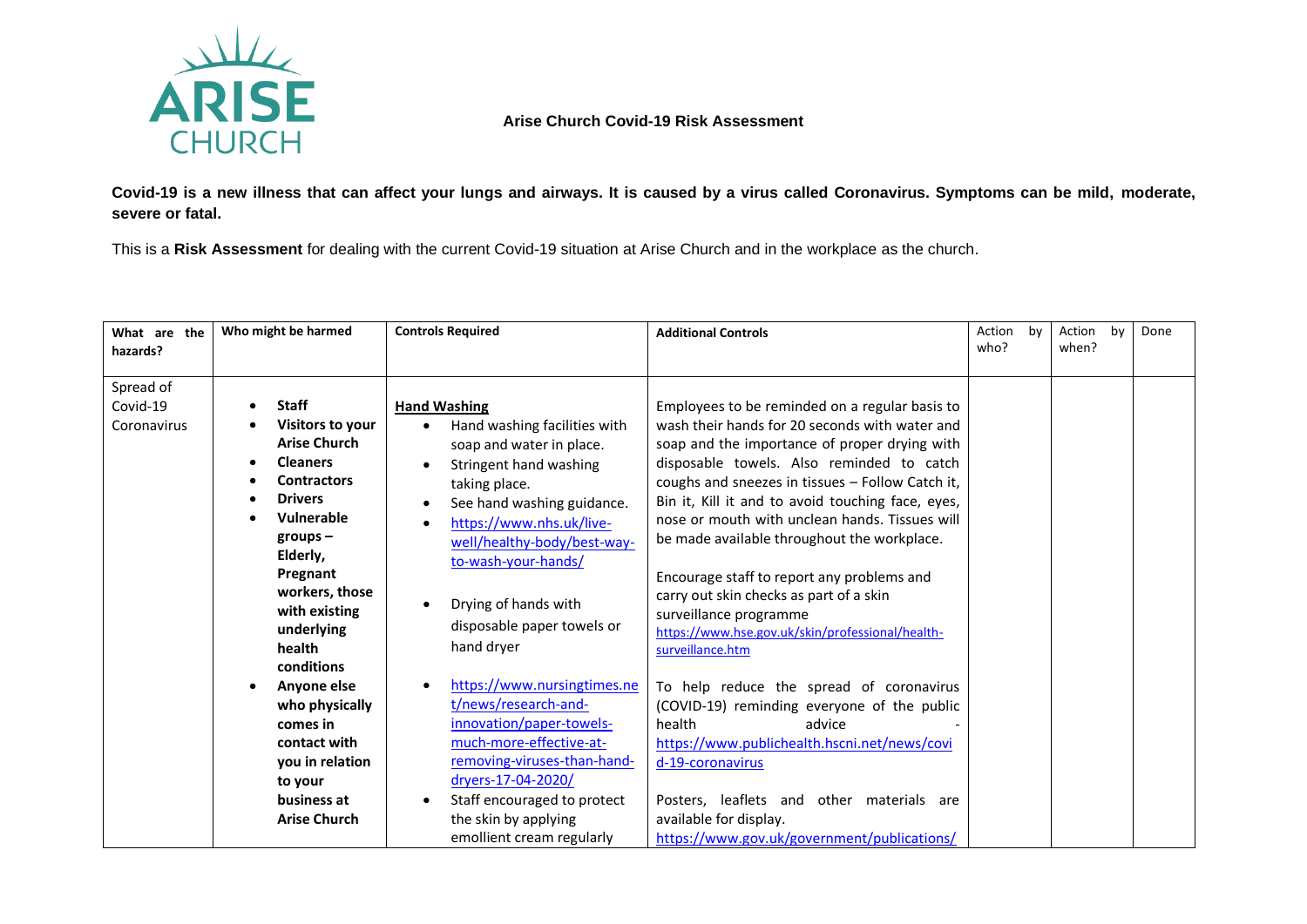|  | https://www.nhs.uk/conditio<br>$\bullet$<br>ns/emollients/<br>Gel sanitisers in main foyer,<br>$\bullet$<br>church hall, kitchen, offices,<br>conservatory - located either<br>on wall brackets or smaller<br>bottles.                                                                                                                                 | guidance-to-employers-and-businesses-about-<br>covid-19                                                                                                                                                                                                            |  |  |
|--|--------------------------------------------------------------------------------------------------------------------------------------------------------------------------------------------------------------------------------------------------------------------------------------------------------------------------------------------------------|--------------------------------------------------------------------------------------------------------------------------------------------------------------------------------------------------------------------------------------------------------------------|--|--|
|  | Cleaning<br>Frequently cleaning and disinfecting<br>objects and surfaces that are touched<br>regularly particularly in areas of high<br>use such as door handles, light<br>switches, reception area, office desks<br>after and before use using appropriate<br>cleaning products and methods.                                                          | Rigorous checks will be carried out by Anna<br>Perkins and Tom McCormack to ensure that the<br>necessary procedures are being followed.<br>Cleaning products have been made available in<br>each area and staff / volunteers are required to<br>clean as they use. |  |  |
|  | Toilets: Upstairs toilet has been<br>restricted to Pastor use only.<br>Downstairs toilets has been restricted<br>to use of accessible toilet only, each<br>have cleaning materials provided for<br>after use. Persons using the toilet are<br>also required to sanitise hands after<br>leaving the toilet area as an additional<br>protective measure. | Staff / volunteers are reminded of the<br>importance of social distancing both in the<br>workplace and outside of it.                                                                                                                                              |  |  |
|  | <b>Social Distancing</b><br>Social Distancing -Reducing the<br>number of persons in any work area<br>to comply with the 1-metre plus gap<br>recommended by the Public Health<br>Agency<br>https://www.publichealth.hscni.net/n<br>ews/covid-19-coronavirus                                                                                             |                                                                                                                                                                                                                                                                    |  |  |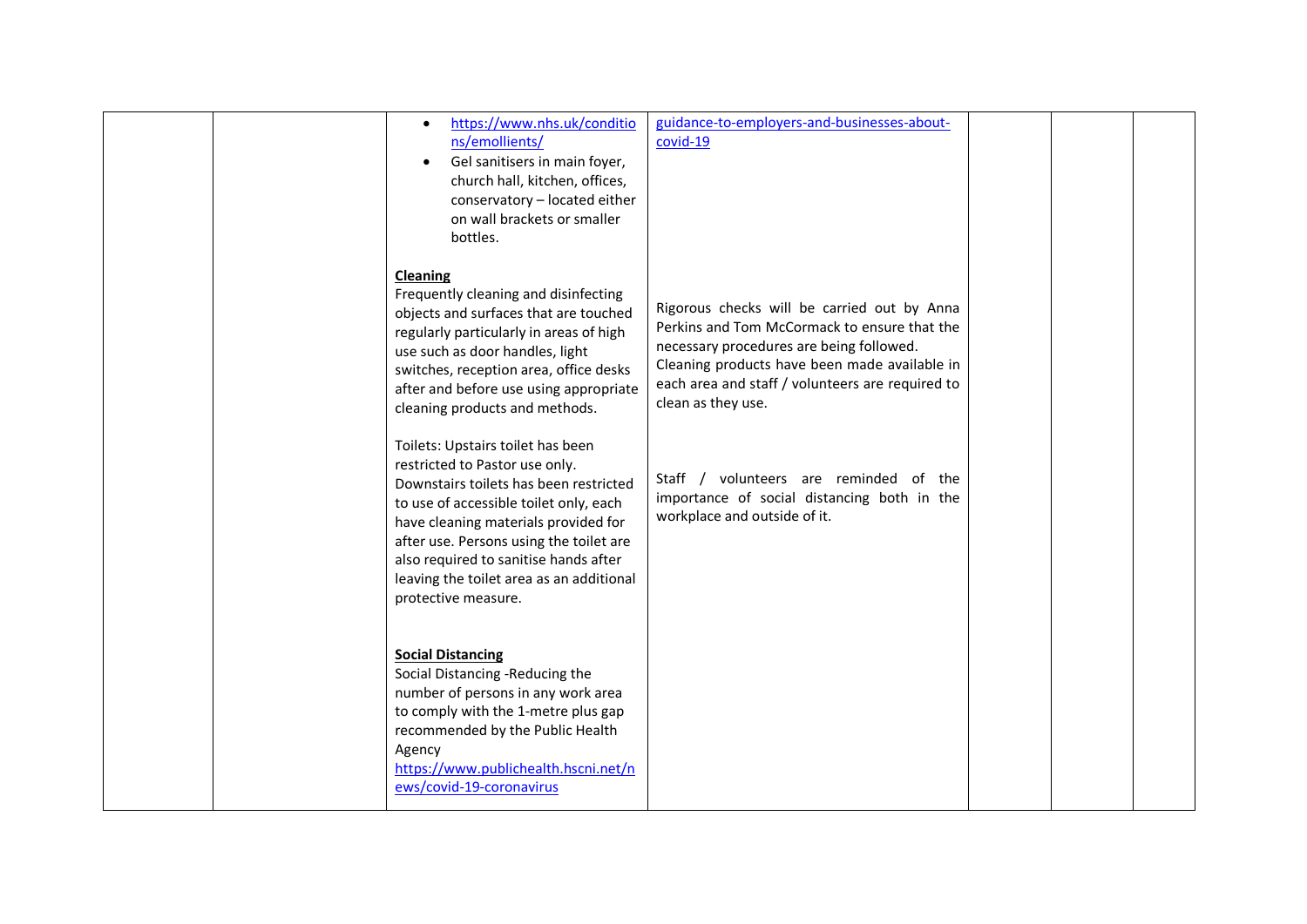|  | https://www.gov.uk/government/pub         | Staff / volunteers to be reminded that wearing |  |  |
|--|-------------------------------------------|------------------------------------------------|--|--|
|  | lications/covid-19-guidance-on-social-    | of gloves is not a substitute for good hand    |  |  |
|  | distancing-and-for-vulnerable-people      | washing.                                       |  |  |
|  |                                           |                                                |  |  |
|  | Taking steps to review work schedules     |                                                |  |  |
|  | for paid workers including reduced        |                                                |  |  |
|  | furlough hours / working from home        |                                                |  |  |
|  | etc. to reduce number of workers on       |                                                |  |  |
|  | site at any one time. Also relocating     |                                                |  |  |
|  | workers to other tasks.                   |                                                |  |  |
|  |                                           |                                                |  |  |
|  | Redesigning processes to ensure social    |                                                |  |  |
|  | distancing in place.                      |                                                |  |  |
|  |                                           |                                                |  |  |
|  | Conference calls to be used instead of    | Internal communication channels and cascading  |  |  |
|  | face to face meetings where possible      | of messages through line manager, SLT or       |  |  |
|  |                                           | department leads will be carried out regularly |  |  |
|  | Sunday / week day volunteer, Arise-       | to reassure and support all Arise Church       |  |  |
|  | online teams restricted, PPE to be        | persons in a fast changing situation.          |  |  |
|  | worn, all persons entering building to    |                                                |  |  |
|  | sign in via QR code and record their      |                                                |  |  |
|  | presence in the building at any given     |                                                |  |  |
|  | time.                                     |                                                |  |  |
|  |                                           |                                                |  |  |
|  |                                           |                                                |  |  |
|  | <b>Wearing of Gloves</b>                  | Line managers and SLT will offer support to    |  |  |
|  | Where Risk Assessment identifies          | staff and church persons who are affected by   |  |  |
|  | wearing of gloves as a requirement of     | Coronavirus or has a family member affected.   |  |  |
|  |                                           |                                                |  |  |
|  | the job, an adequate supply of these      |                                                |  |  |
|  | will be provided. Staff / volunteers will |                                                |  |  |
|  | be instructed on how to remove            |                                                |  |  |
|  | gloves carefully to reduce                |                                                |  |  |
|  | contamination and how to dispose of       |                                                |  |  |
|  | them safely.                              |                                                |  |  |
|  |                                           |                                                |  |  |
|  |                                           |                                                |  |  |
|  | <b>RPE</b>                                |                                                |  |  |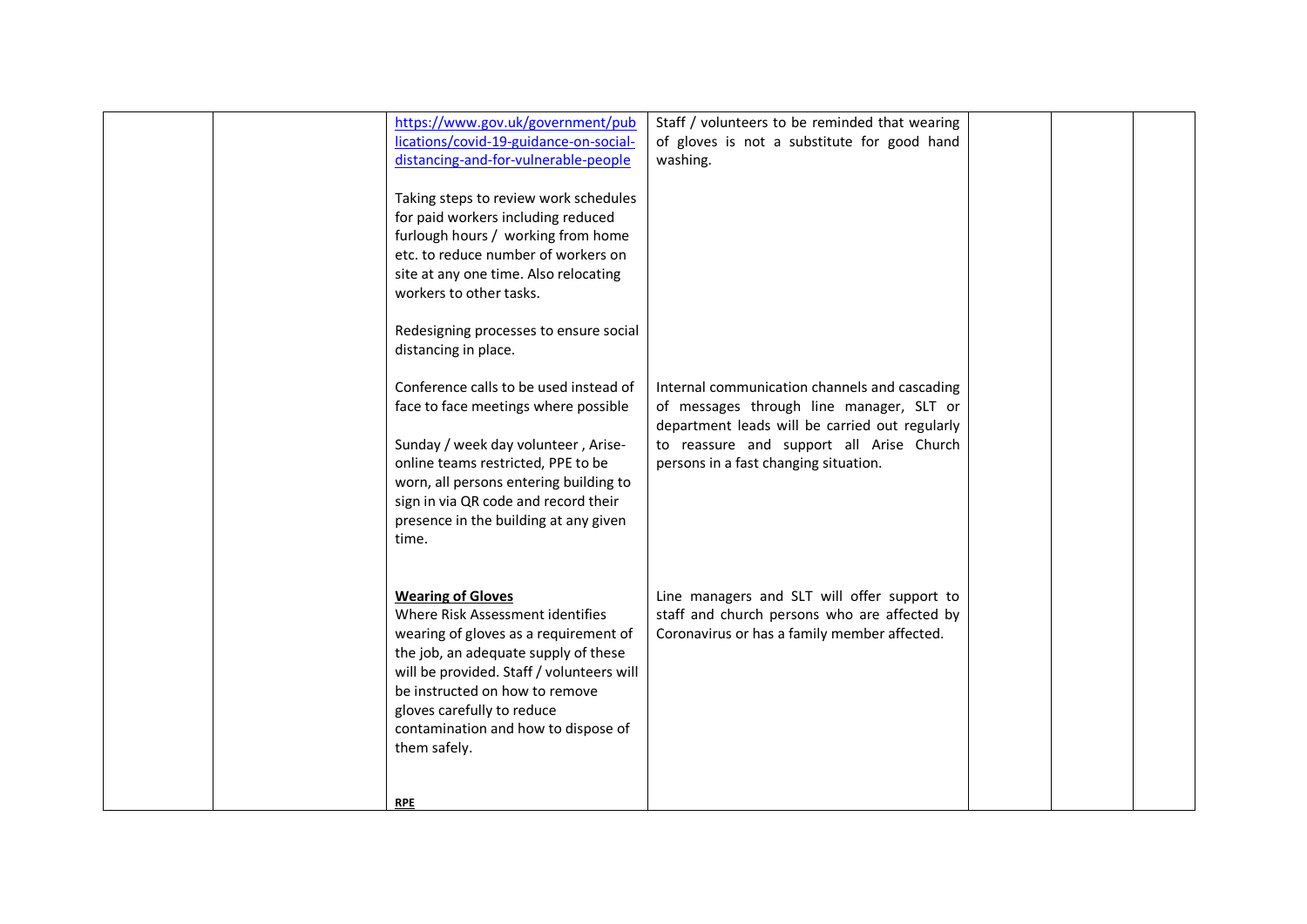|  | Public Health guidance on the use of PPE        |  |  |
|--|-------------------------------------------------|--|--|
|  | (personal protective equipment) to protect      |  |  |
|  | against COVID-19 relates to health care         |  |  |
|  | settings. In all other settings individuals are |  |  |
|  | asked to observe social distancing measures and |  |  |
|  |                                                 |  |  |
|  | practice good hand hygiene behaviours           |  |  |
|  |                                                 |  |  |
|  |                                                 |  |  |
|  |                                                 |  |  |
|  |                                                 |  |  |
|  |                                                 |  |  |
|  |                                                 |  |  |
|  | <b>Symptoms of Covid-19</b>                     |  |  |
|  | If anyone becomes unwell with a new             |  |  |
|  | continuous cough or a high                      |  |  |
|  |                                                 |  |  |
|  | temperature in the workplace or at              |  |  |
|  | Arise Church they will be sent home             |  |  |
|  |                                                 |  |  |
|  | and advised to follow the stay at               |  |  |
|  | home guidance.                                  |  |  |
|  | Line manager Tom McCormack will                 |  |  |
|  |                                                 |  |  |
|  | maintain regular contact with staff             |  |  |
|  | members during this time,                       |  |  |
|  |                                                 |  |  |
|  | Department leaders, SLT will keep in            |  |  |
|  | contact with volunteers.                        |  |  |
|  |                                                 |  |  |
|  |                                                 |  |  |
|  | If advised that a member of staff or            |  |  |
|  | public has developed Covid-19 and               |  |  |
|  | were recently on our premises                   |  |  |
|  |                                                 |  |  |
|  | (including where a member of staff              |  |  |
|  | has visited other work place premises           |  |  |
|  |                                                 |  |  |
|  | such as domestic premises), the                 |  |  |
|  | management team of the workplace                |  |  |
|  | will contact the Public Health                  |  |  |
|  |                                                 |  |  |
|  | Authority to discuss the case, identify         |  |  |
|  | people who have been in contact with            |  |  |
|  |                                                 |  |  |
|  | them and will take advice on any                |  |  |
|  | actions or precautions that should be           |  |  |
|  | taken.                                          |  |  |
|  |                                                 |  |  |
|  | https://www.publichealth.hscni.net/             |  |  |
|  |                                                 |  |  |
|  |                                                 |  |  |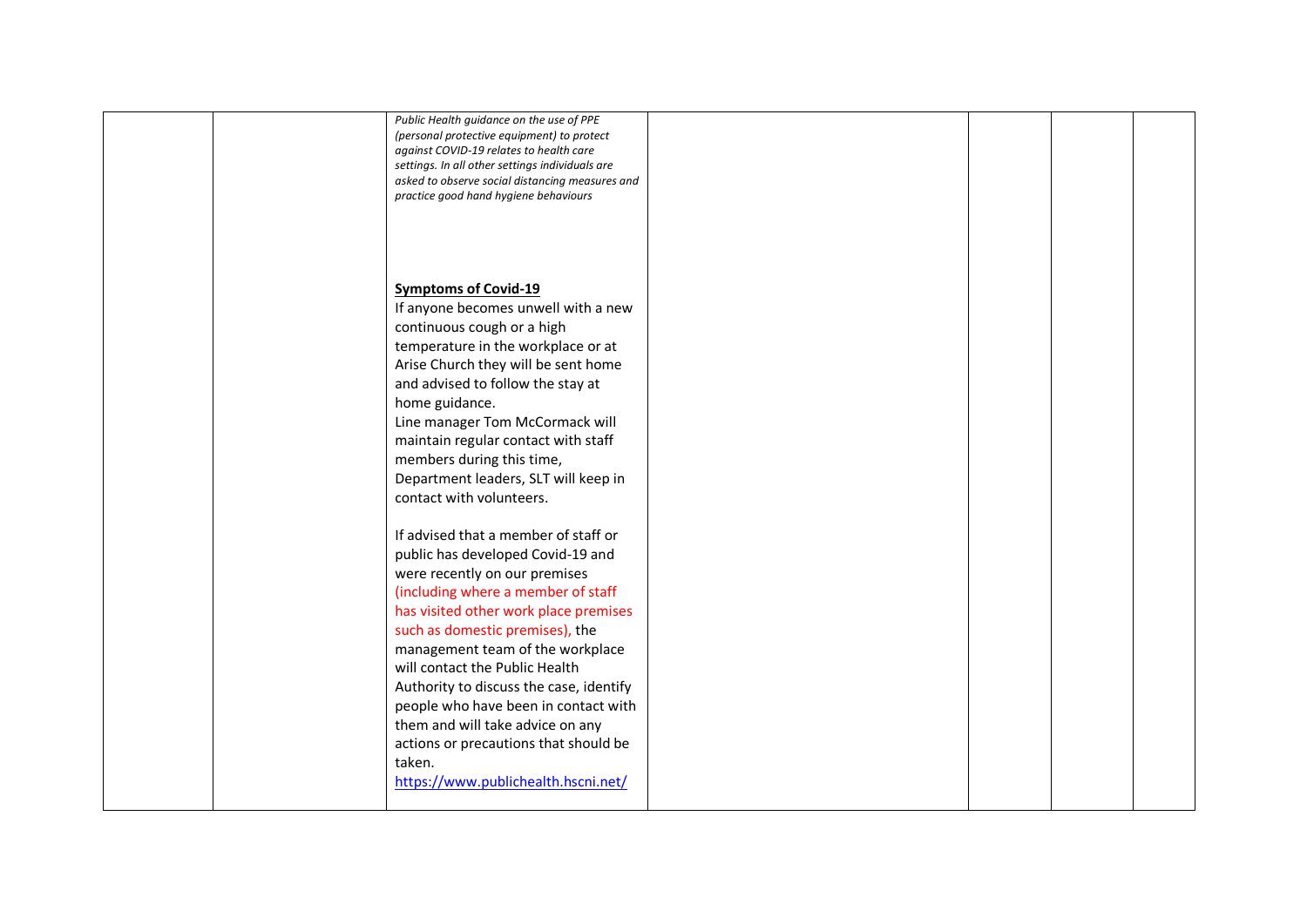|  | <b>Drivers</b><br>Where church personnel or volunteers<br>need to make a delivery on behalf of<br>Arise Church, doorstop contactless<br>deliveries will be made and where<br>appropriate PPE to be worn.                                                                                                                                              |                                                                                                                      |  |  |
|--|-------------------------------------------------------------------------------------------------------------------------------------------------------------------------------------------------------------------------------------------------------------------------------------------------------------------------------------------------------|----------------------------------------------------------------------------------------------------------------------|--|--|
|  | <b>Mental Health</b><br>Senior Leadership Team will promote<br>mental health & wellbeing awareness<br>to staff and volunteers during the<br>Coronavirus outbreak and will offer<br>whatever support they can to help<br>Reference -<br>https://www.mind.org.uk/information<br>-support/coronavirus-and-your-<br>wellbeing/<br>www.hseni.gov.uk/stress | Regular communication of mental health<br>information and open door policy for those who<br>need additional support. |  |  |
|  | <b>Rooms and Zones</b><br>Office space has been reduced in each<br>area according to the government 1-<br>metre plus spaces:<br>The Hub: 3 people<br>Room 1: Food Bank and uniform zone<br>Room 2: 2 people<br>Room 3: 1 person<br>Main hall has been zoned into 3 areas;                                                                             | Hot Desking limited along with cleaning<br>materials for before and after use.                                       |  |  |
|  | Main stage<br>Recording Studio<br>Meeting space                                                                                                                                                                                                                                                                                                       |                                                                                                                      |  |  |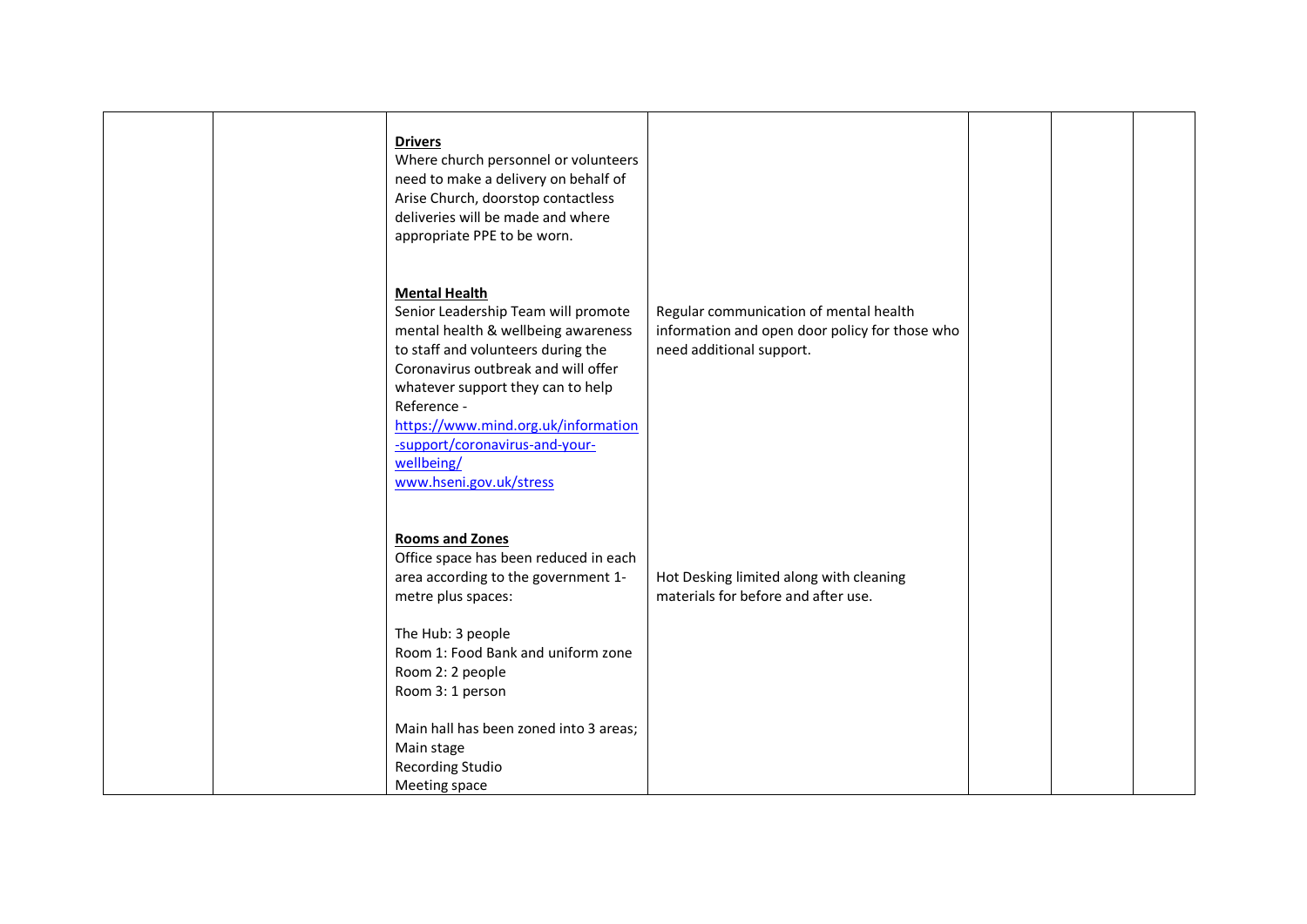|  | All teams are to follow social<br>distancing with a maximum of 30<br>people at any one time.<br>Doors and windows must be open.                                                                                               |  |  |
|--|-------------------------------------------------------------------------------------------------------------------------------------------------------------------------------------------------------------------------------|--|--|
|  | <b>Kid and Youth Teams</b><br>Follow the Arise Online risk<br>assessment for 'live and online<br>presence' or if teaming with other<br>events, please check 'event' risk<br>assessment.                                       |  |  |
|  | Drive Through: All teams involved in a<br>'drive through' at Arise Church will be<br>briefed prior to their arrival, PPE to be<br>worn and ensuring teams maintain<br>the correct social distance when<br>handing over gifts. |  |  |
|  | <b>Watch Party</b><br>If church persons want to watch Arise<br>Online live we suggest a 'Watch Party'<br>Follows government guidance on<br>social distancing and a maximum of 2<br>house-holds in one house.                  |  |  |
|  |                                                                                                                                                                                                                               |  |  |